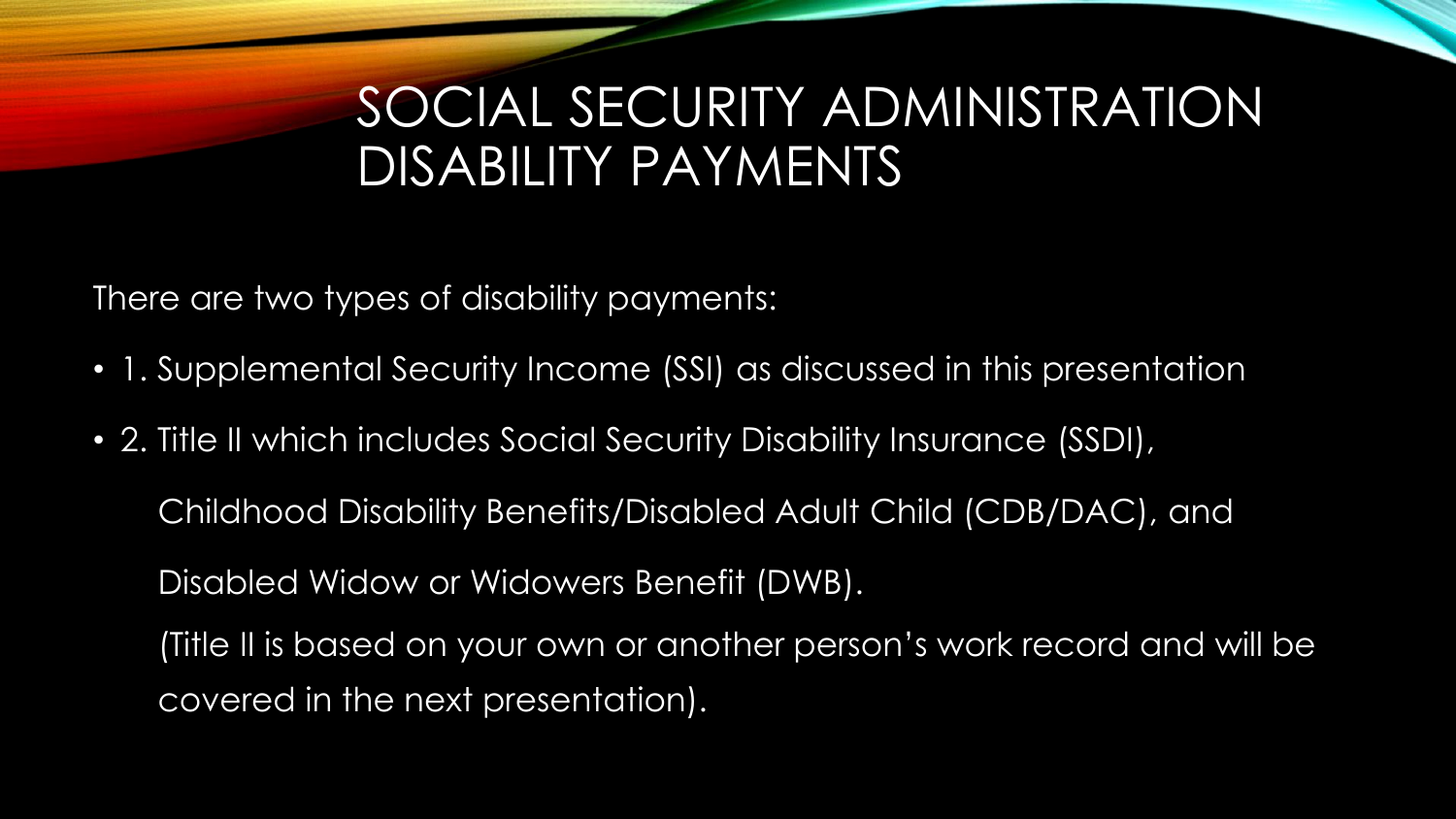# I'M ON SUPPLEMENTAL SECURITY INCOME,

# CAN I WORK?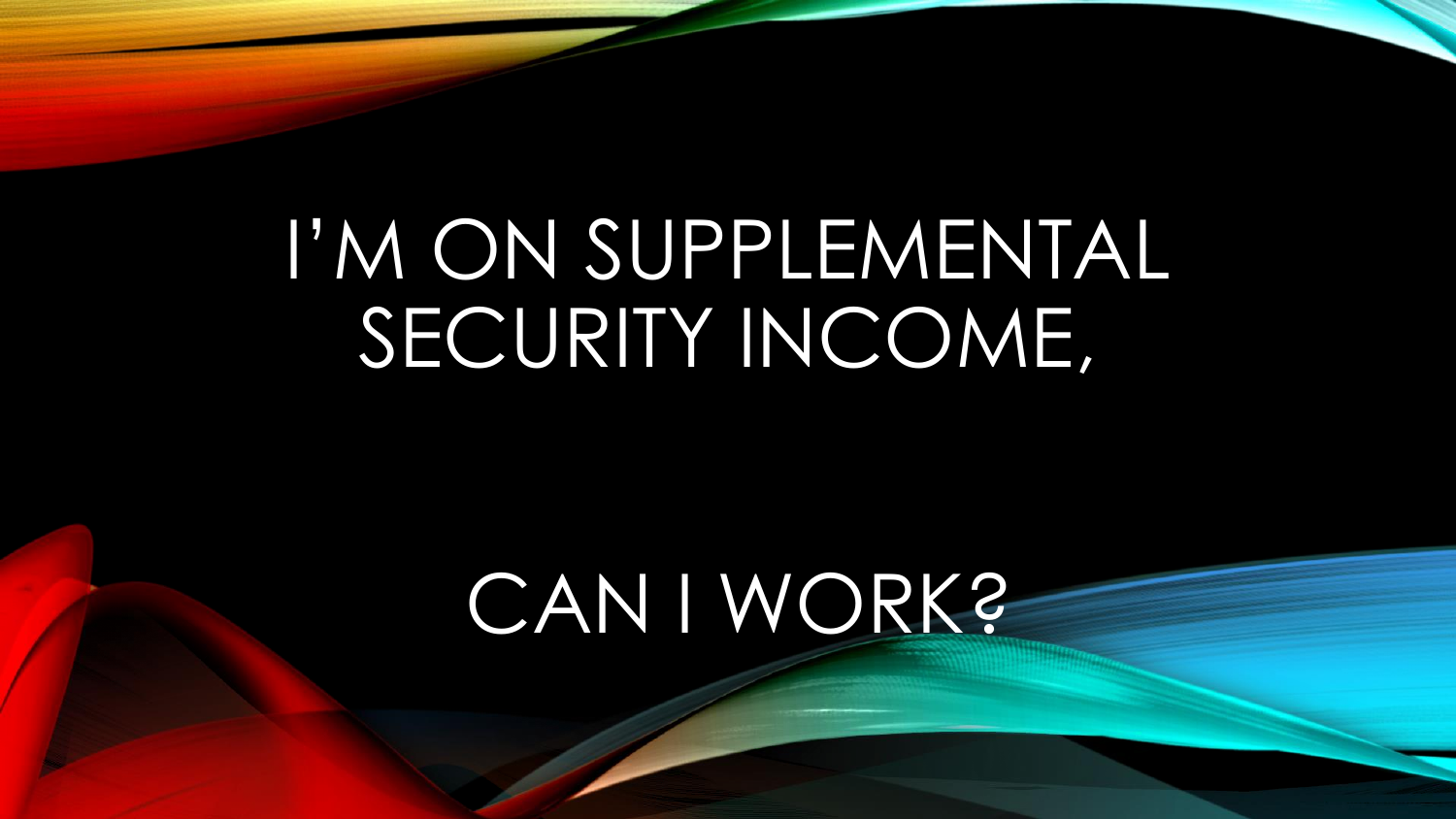# SUPPLEMENTAL SECURITY INCOME (SSI)

The SSI program pays monthly cash assistance payments to aged, blind, and disabled persons (including children) who have limited income and resources. The Federal Government funds SSI from general tax revenues. Many states pay a supplemental benefit to persons in addition to their Federal benefits. The individual SSI maximum for 2019 is \$771 per month.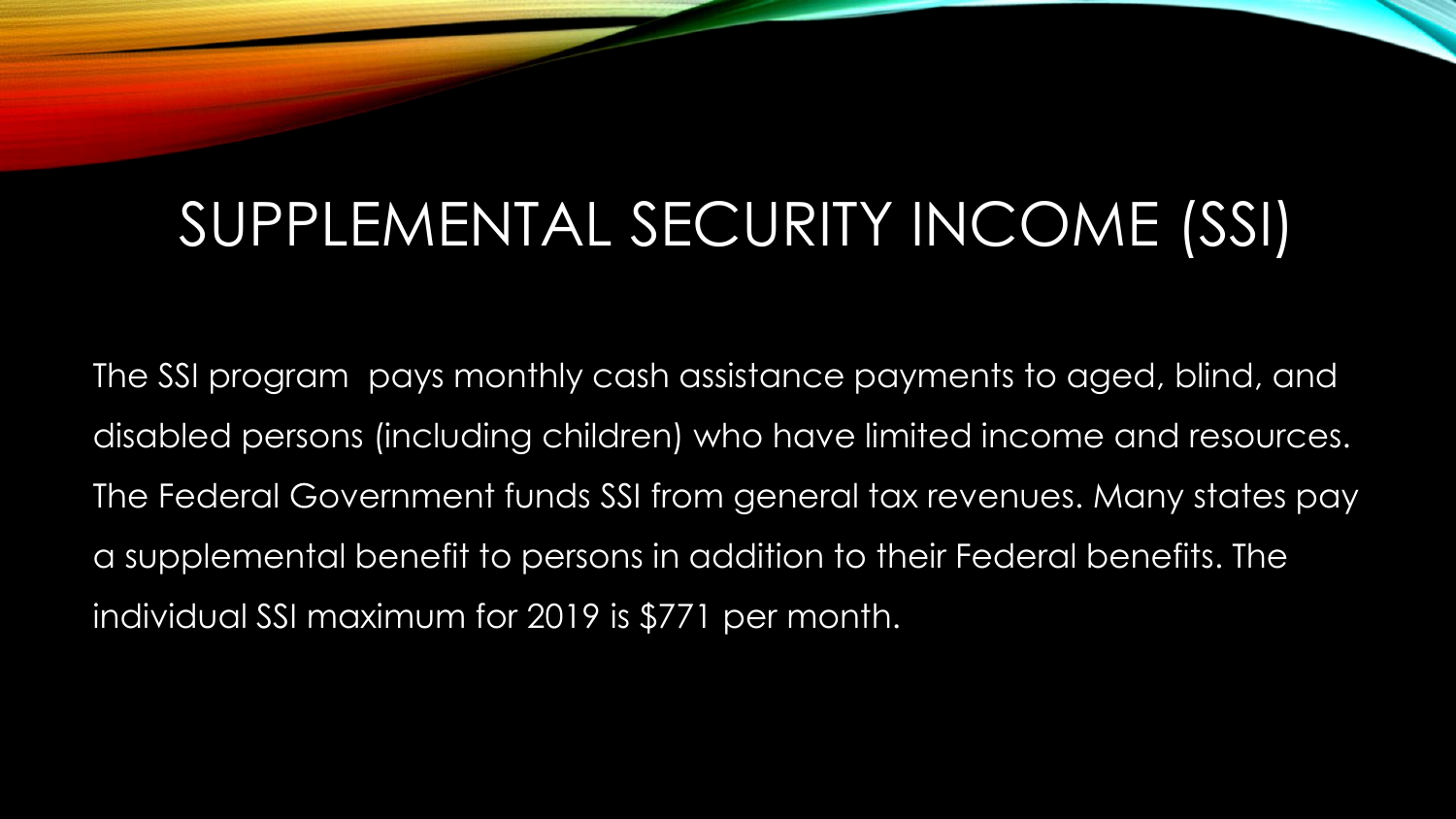## HOW MANY HOURS CAN I WORK?

You can work as much as you are able. The more you work the more income you will have!

SSI is reduced as your income increases but you will still have more money by working. If you get the full \$771 in SSI you would have to earn over \$1,627 in a month before your SSI would go to zero. That is more than DOUBLE what you were getting in SSI alone.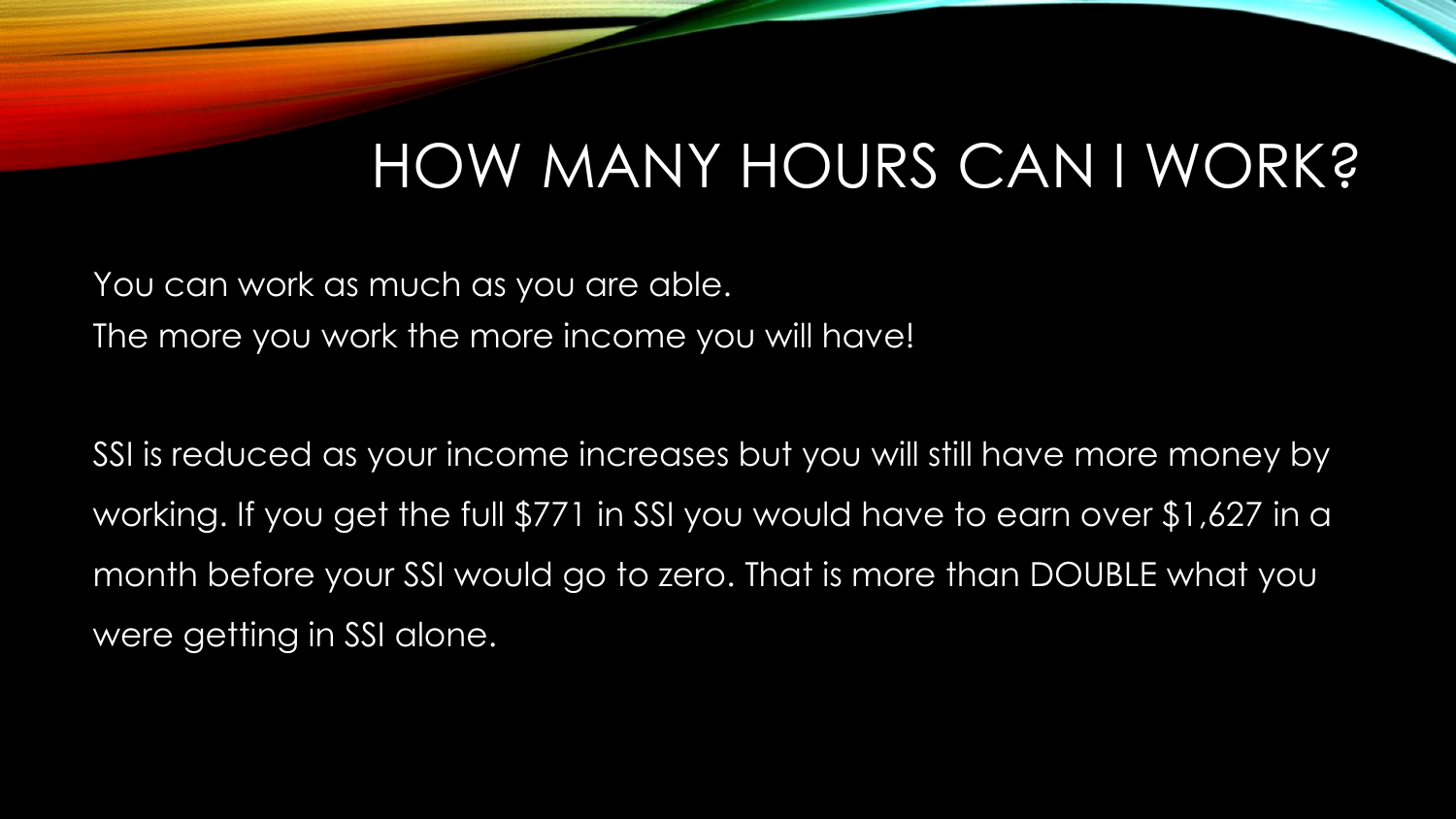### I HEARD THAT IF I DON'T GET MY SSI CHECK THAT I WILL LOSE MEDICAID

- No, you don't lose Medicaid if your check goes to \$0 because of work
- You move to a different program called Medicaid 1619(b) but it pays the same. You are still required to have less than \$2000 in assets (cash, checking, savings, etc.). If you go above the \$2000 asset limit and you are working you may be eligible for Freedom to Work Medicaid which allows you to have up to \$75,000 in assets and unlimited income.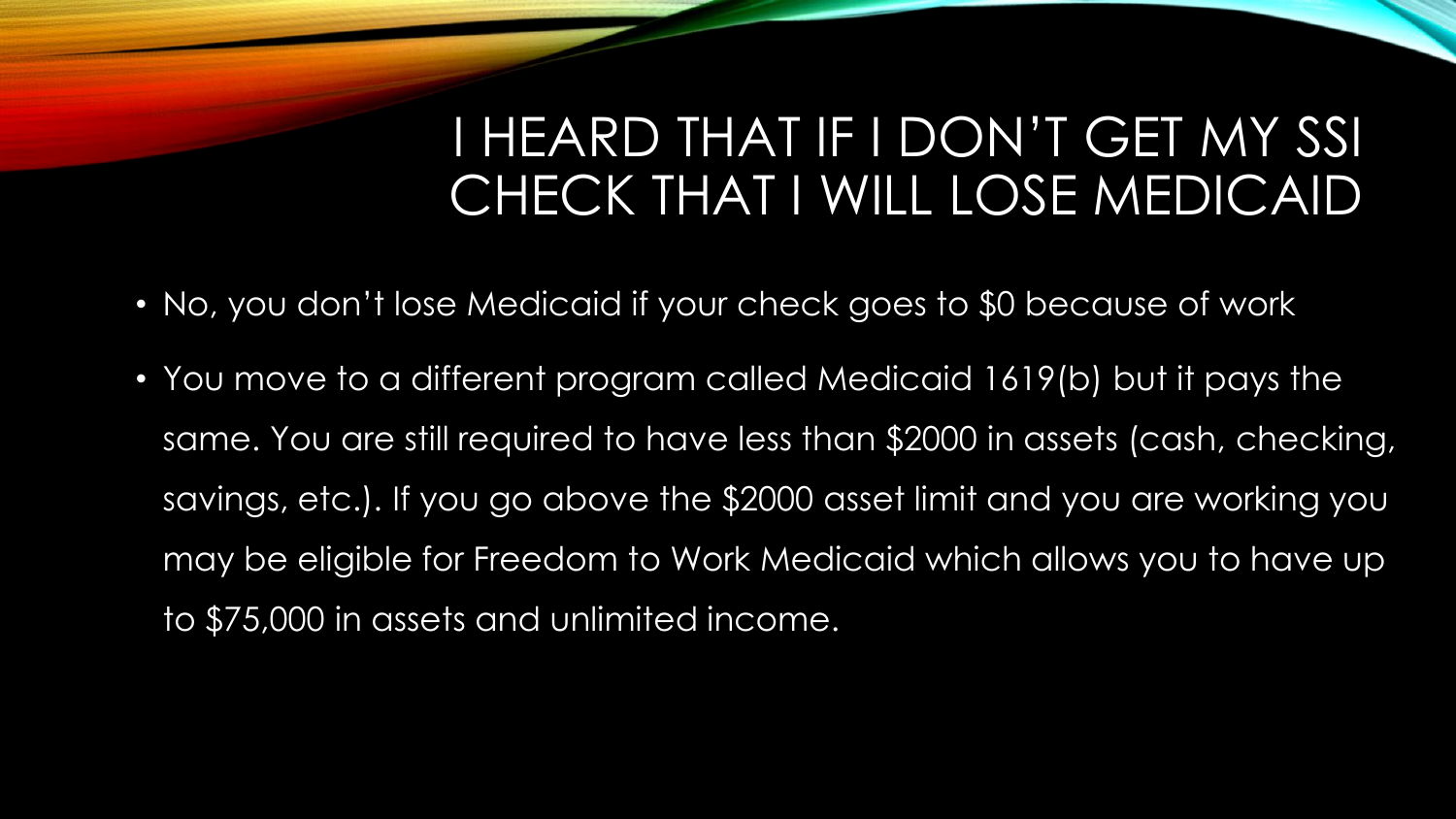## WORKING + KEEPING MEDICAID

- When you start earning money from employment, you move to a different program called Medicaid 1619(b).
- You are still required to have less than \$2000 in assets (cash, checking, savings, etc.).
- If you go above the \$2000 asset limit and you are working you may be eligible for Freedom to Work Medicaid which allows you to have up to \$75,000 in assets and unlimited income.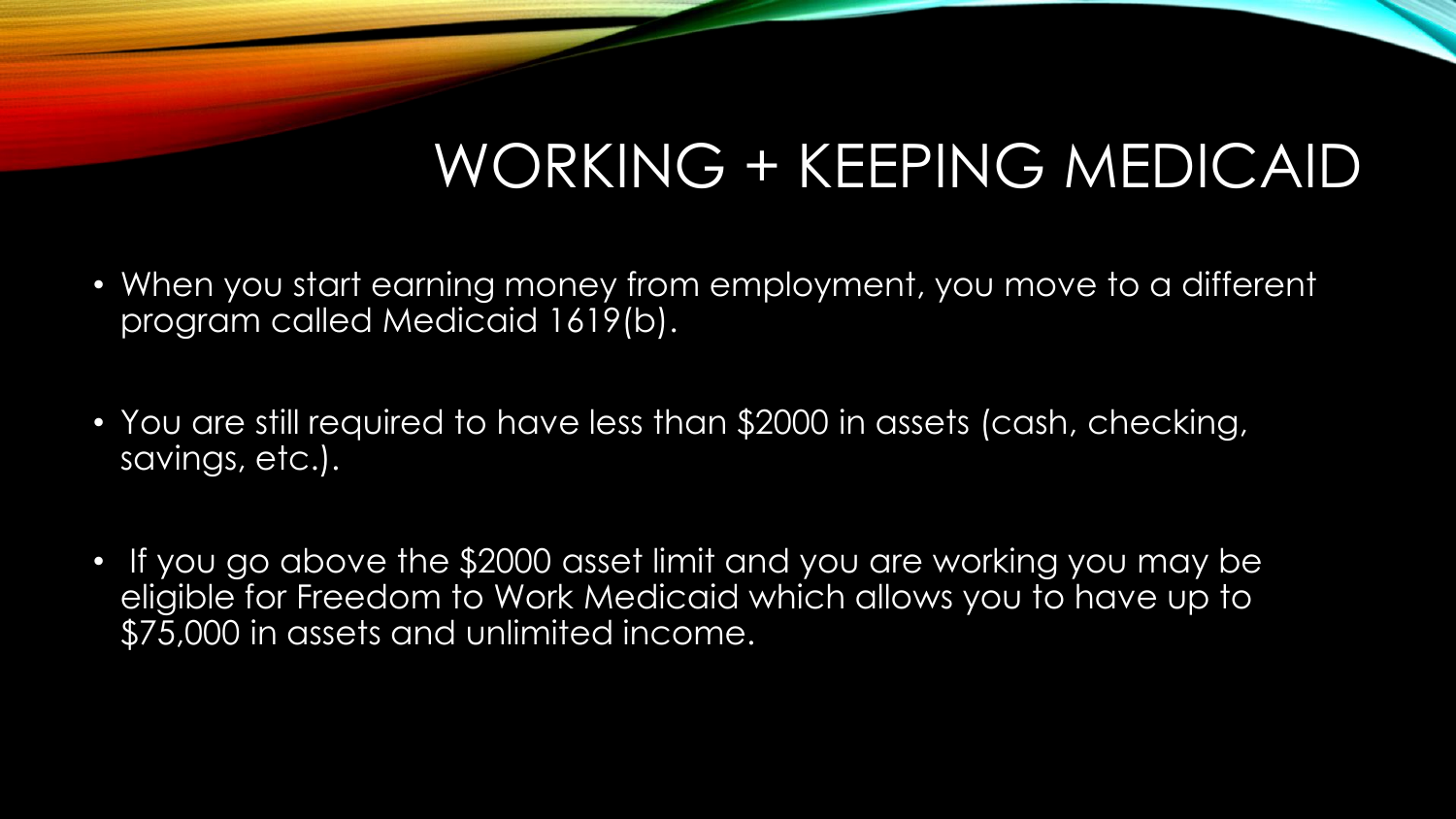# LET'S LOOK AT AN EXAMPLE:

This is Jeff, he gets the full amount of SSI (\$771) for an individual and has Medicaid insurance. He is taking a job at April's Café and will earn \$1,285 gross per month. Jeff worked with a Benefits Counselor and found out how work would affect his SSI. Jeff will now have \$1,456 in income. His SSI is reduced to \$171 but with work earnings he has more than double what he was getting in SSI alone and he keeps his Medicaid. Working makes a huge difference!

Wouldn't you rather have MORE income?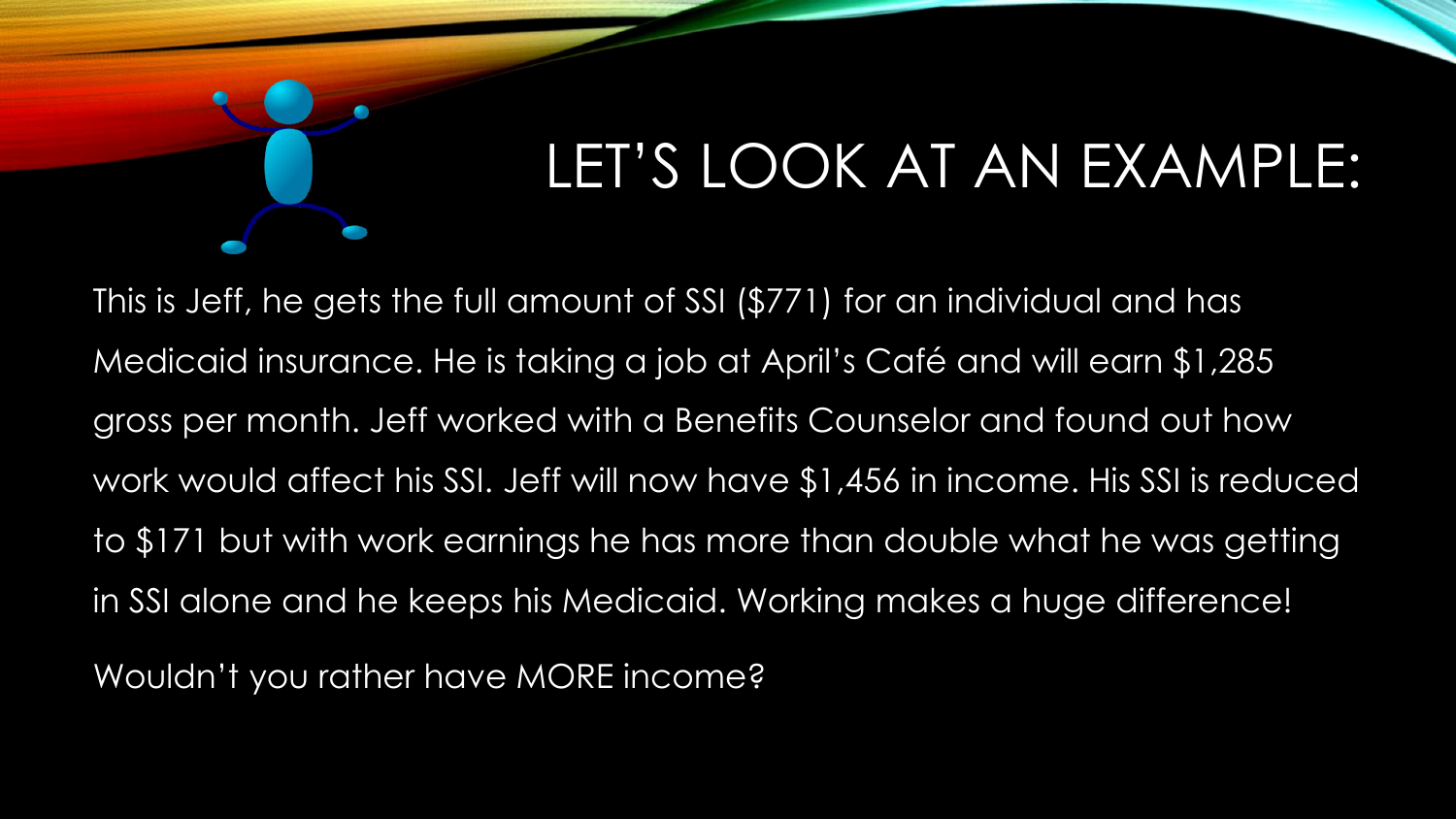### BUT IT COSTS \$8 EACH DAY TO RIDE THE BUS TO WORK AND BACK!

- If you have to pay for public transportation to pick you up at home and take you to work then pick you up and take you back home you can request that SSA consider this an Impairment Related Work Expense (IRWE) and then they reduce what they count of your earned income which means you keep more SSI. (Some medical expenses can count as IRWE)
- For example if you pay \$150 month for transportation you would keep \$75 more of your SSI so your monthly income, based on our example, would then be \$1531.00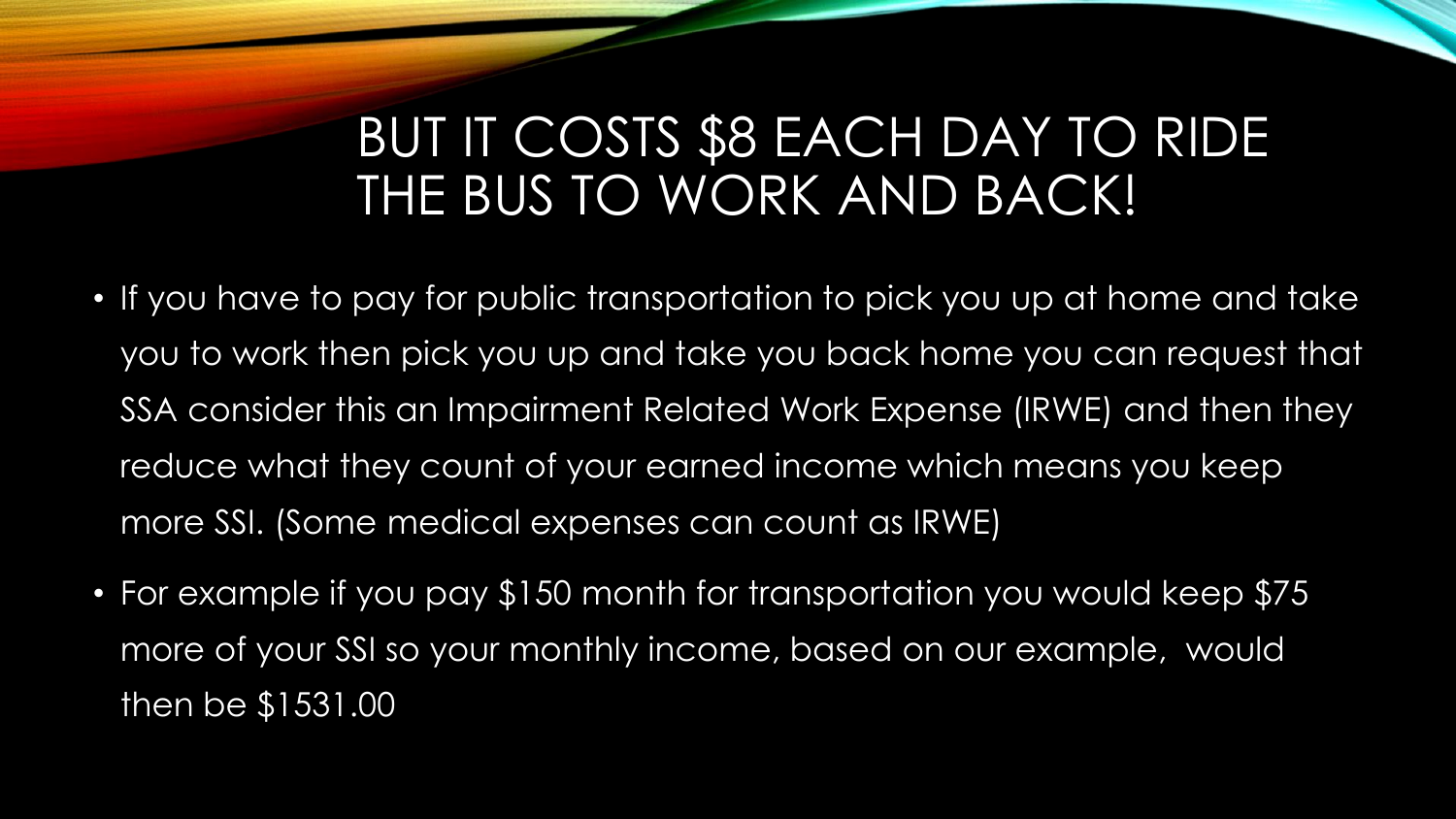### OK, THIS IS SOUNDING PRETTY GOOD BUT WHAT IF I CAN'T KEEP WORKING?

- Your SSI is based on your earnings, so if your work earnings go down your SSI goes up. But remember, the SSI only goes up to \$771 maximum for 2019.
- If you work enough that your SSI goes to zero that's called hitting the Break Even Point (BEP).
- If you hit the BEP and you do not get a SSI check for 1 month, 6 months, or more, and you drop back below the BEP your SSI will start paying again without having to reapply.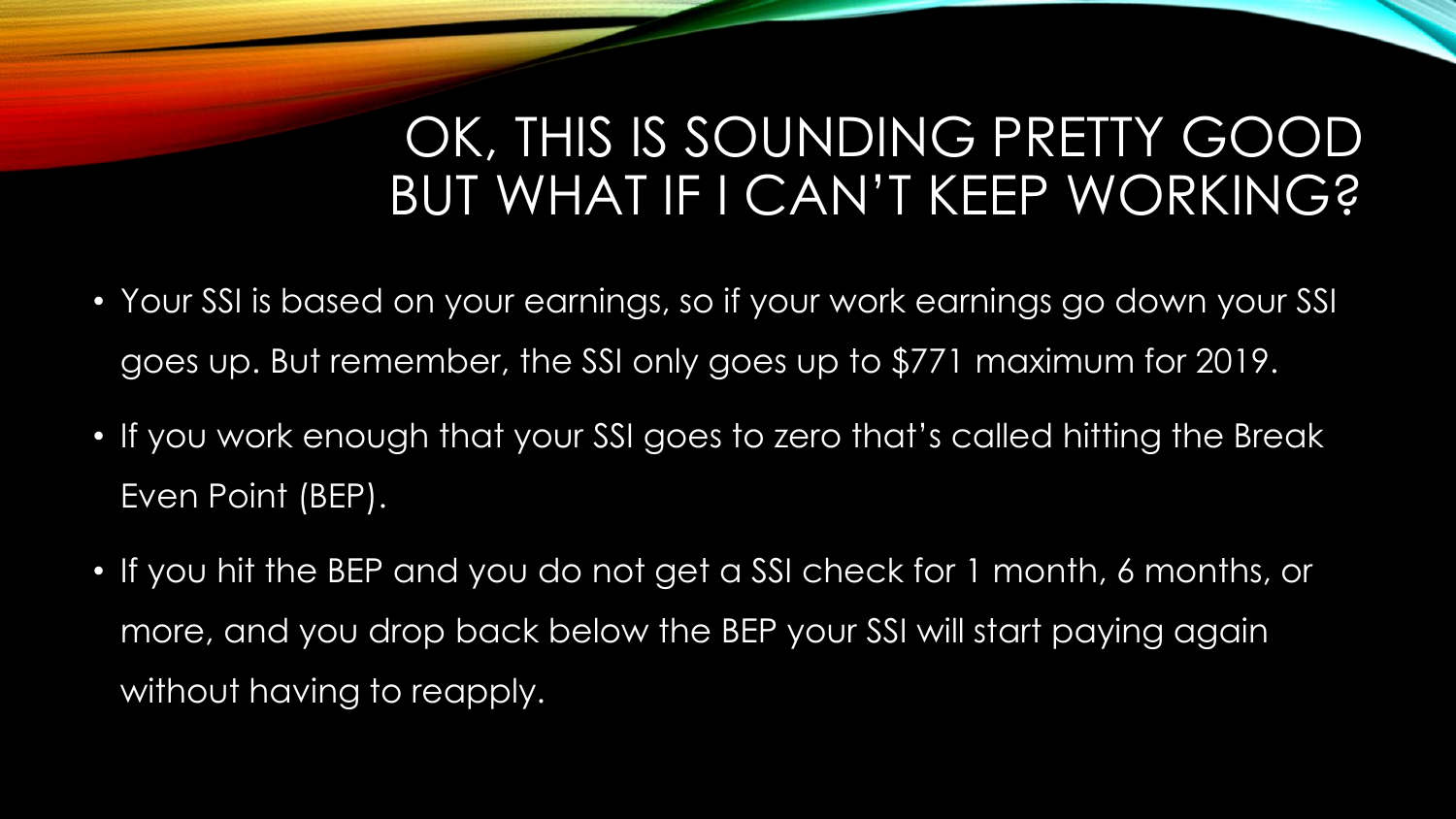### WHAT DO I NEED TO DO WHEN I GO TO WORK?

- Let your local Social Security Administration office know that you are working.
- Get copies of your paystubs monthly.
- It is VERY important that you provide information monthly on how much your gross earnings are so that SSA can make the correct adjustment to your SSI check.
- If you do not report your income it could cause you to go into an overpayment and you will be required to pay back any amount you were overpaid.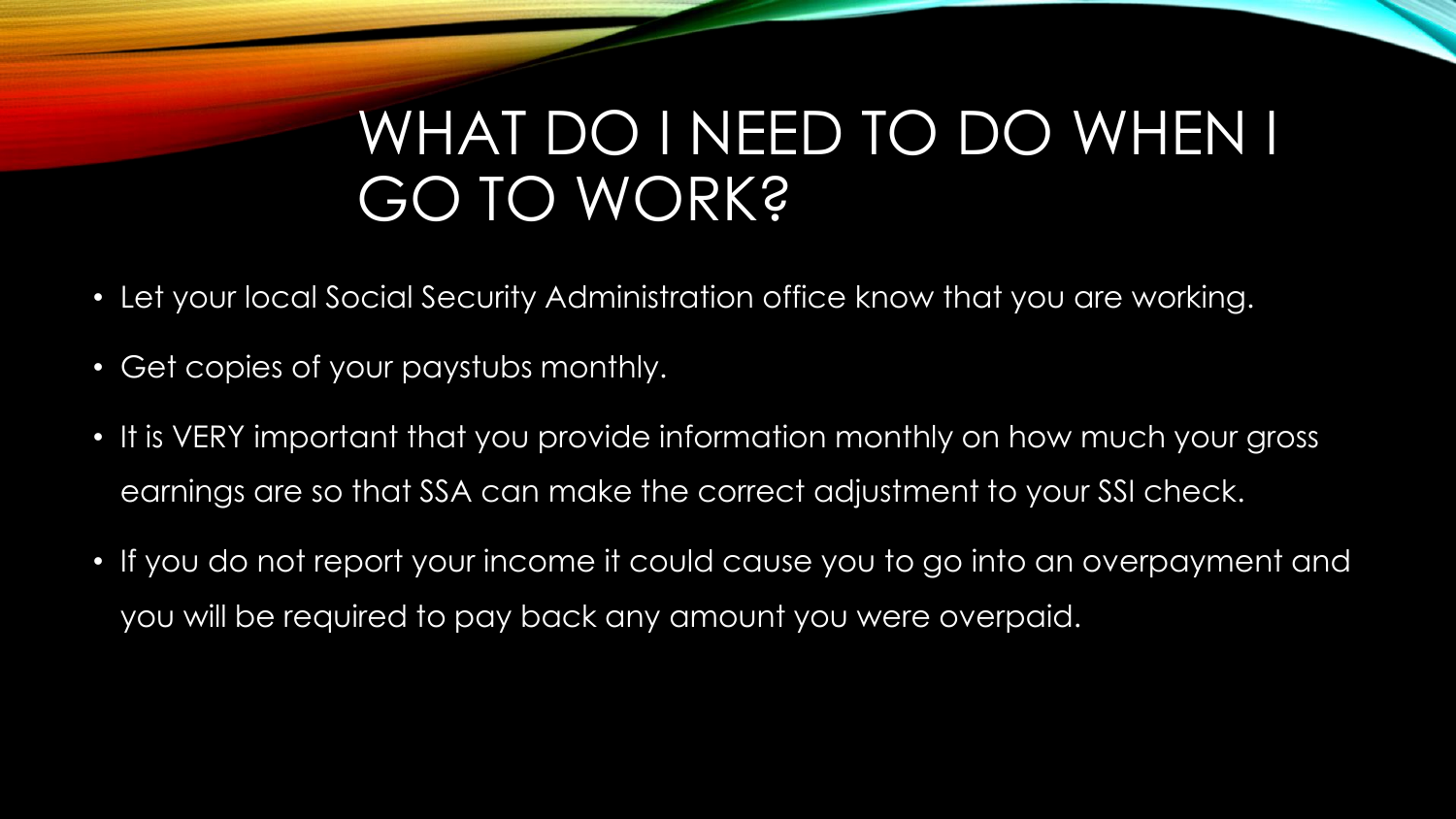## ARE THERE ANY OTHER WORK INCENTIVES?

Yes, there are other work incentives that you may be eligible for. Below is a list but you will want to get in touch with one of the resources shown at the end of this presentation to see if you are eligible for these or others:

- Blind Work Expenses (BWE)
- Student Earned Income Exclusion (SEIE)
- Plan for Achieving Self Support (PASS)
- Property Essential for Self Support (PESS)
- Ticket to Work (TTW)